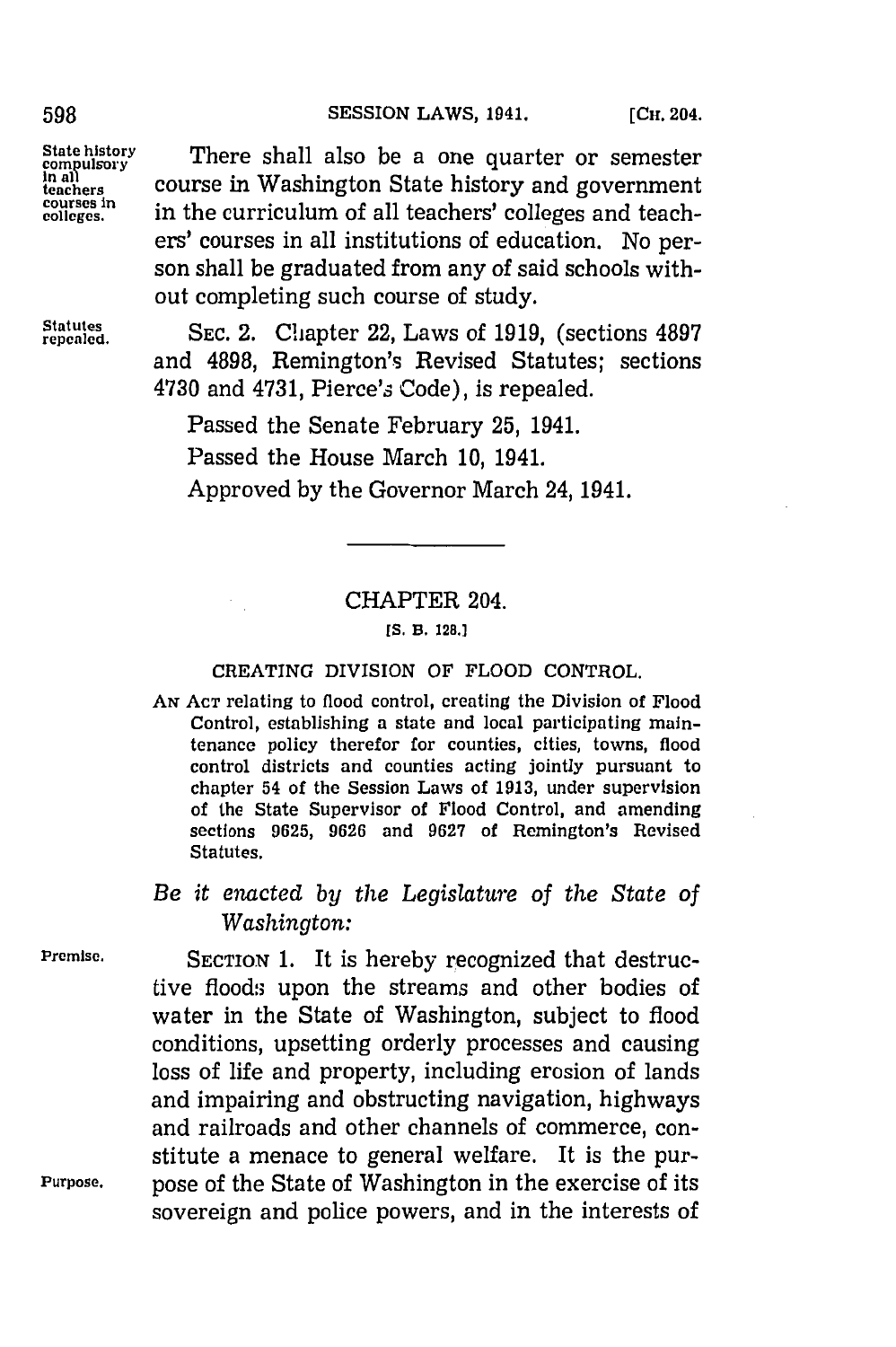public welfare, to establish a state and local partici- **Establish** (iood control. pating flood control maintenance policy.

SEC. 2. There is hereby established in the De- **Department** partment of Conservation and Development a Di- **Control** vision of Flood Control, the Supervisor of which shall be known as the Supervisor of Flood Control. The Supervisor of Flood Control, under the Director of **Supervisor.** the Department of Conservation and Development, shall have charge for the state in the administration of this act and all other laws relating to flood control.

**SEC. 3.** The County Engineer or County Road Engineer, as the case may be, of each county, the Engineer of each city, town or flood control district, and the Project Engineer for counties acting jointly pursuant to chapter 54 of the Session Laws of **1913,** shall be, ex officio, Local Flood Control Engineer thereof, under the supervision and direction of the Super- **Examined** visor of Flood Control. Each such a coal Flood Control Engineer shall make the expenditures for flood *Charge of trol* Engineer shall make the expenditures. control maintenance purposes within his county, city, town or district.

SEC. 4. The State Supervisor of Flood Control, Supervisor to for such streams as he may deem necessary, shall **river patrol,** establish and may modify a system of river patrolmen, who, with his approval, shall be employed **by** the respective Local Flood Control Engineers and whose duties shall be limited to such maintenance purposes, under regulations prescribed **by** the Supervisor of Flood Control.

**SEC. 5.** There shall be established in each city or town, subject to flood conditions **by** the corporate authorities thereof and **by** the commissioners of each flood control district and of counties so acting jointly, a fund to be known as the "flood control maintenance **Flood** control fund." All expenses to be incurred by any city, **fundificance** town, flood control district or counties so acting jointly in accomplishing the purposes of this act shall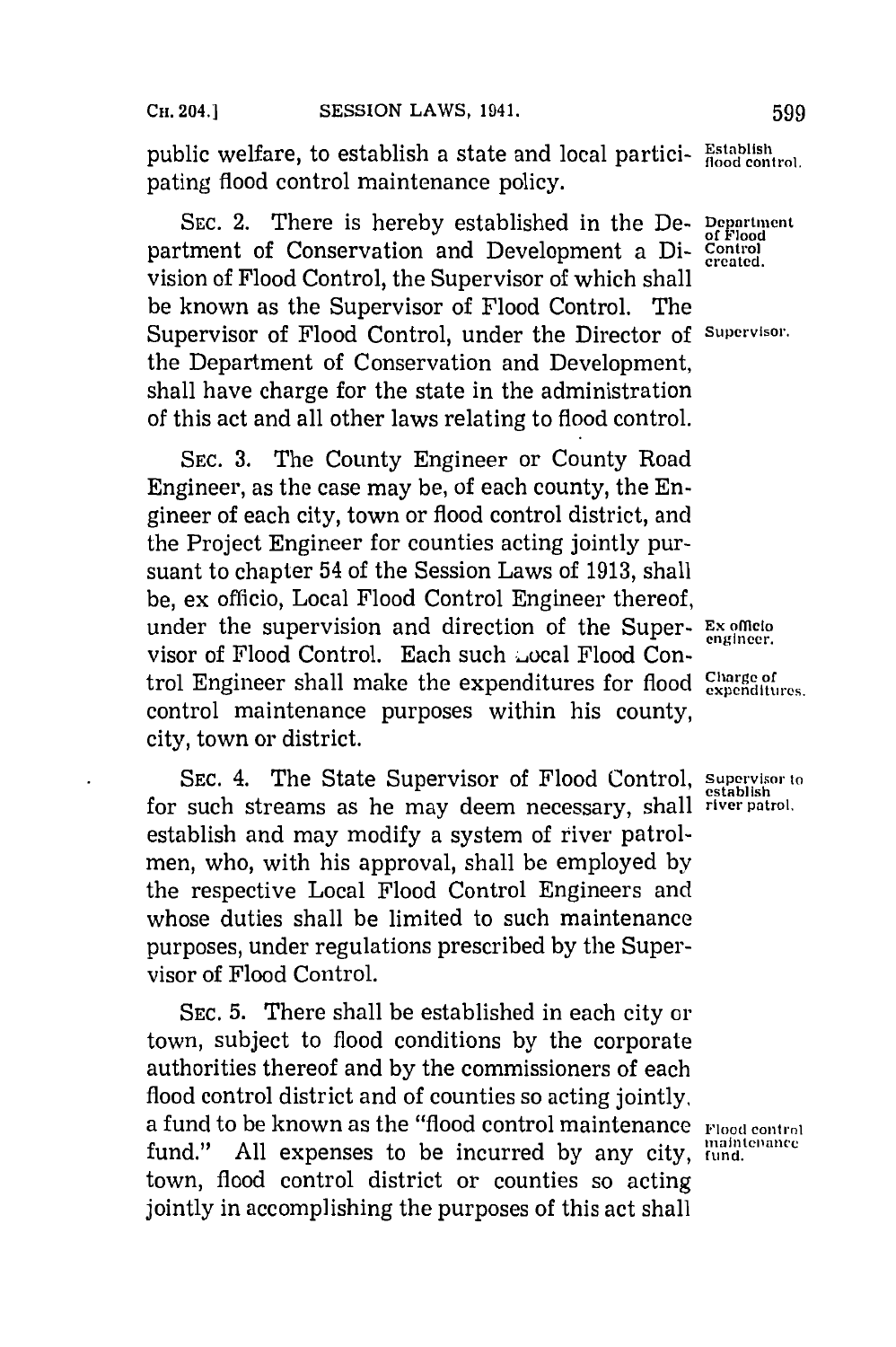be paid out of said flood control maintenance fund, which fund shall be used for flood control maintenance and for no other purposes.

Annual<br>budget to be SEC. 6. Annual tax estimates and final budgets<br>made for final purposes by any county city town made for **flood control purposes** by any county, city, town, flood control district, or counties so acting jointly. shall include and separately state the amounts thereof for such purposes under headings of administration, construction, including contributions to Federal and non-Federal flood control projects and maintenance. Each such Local Flood Control Engineer shall on or before the first day of July of each year submit his estimates for flood control maintenance purposes for the ensuing year, to the Commissioners Method of **of his flood control district, county, or counties so act-**<br>raising ing iointly, or the corporate authorities of his city or ing jointly, or the corporate authorities of his city or town. In case state participation is sought such estimates shall be submitted to the Supervisor of Flood Duty of Control. The Supervisor of Flood Control shall consider such estimates and determine the amounts necessary for each such county, city, town, or counties so acting jointly, or flood control district, for such purposes, and shall on or before the first day of August of each year submit in writing his recommendations 'thereon to such Commissioners or other corporate authorities and to the Local Flood Control Each tax **Engineer.** Whenever the final annual tax levy for level to **a** district to **any** county, city, town, or counties so acting jointly, **buetfo** any county, city, town, or counties so acting jointly, or flood control district, shall include the items and amounts as so approved **by** the Supervisor of Flood Control for maintenance purposes, the State of Wash-State may **ington** may participate to the extent of not to exceed participate. one-half of the cost of such approved items for the maintenance of the normal regimen of the stream, or streams, and for works constructed to maintain such condition, but not for the maintenance of dams or Funds from **other structures for detaining flood waters.** Such began<br>tion and Decreasive participation by the state shall be made from appro-<br>tion and Departicipation by the state shall be made from approvelopment. priations for the Department of Conservation and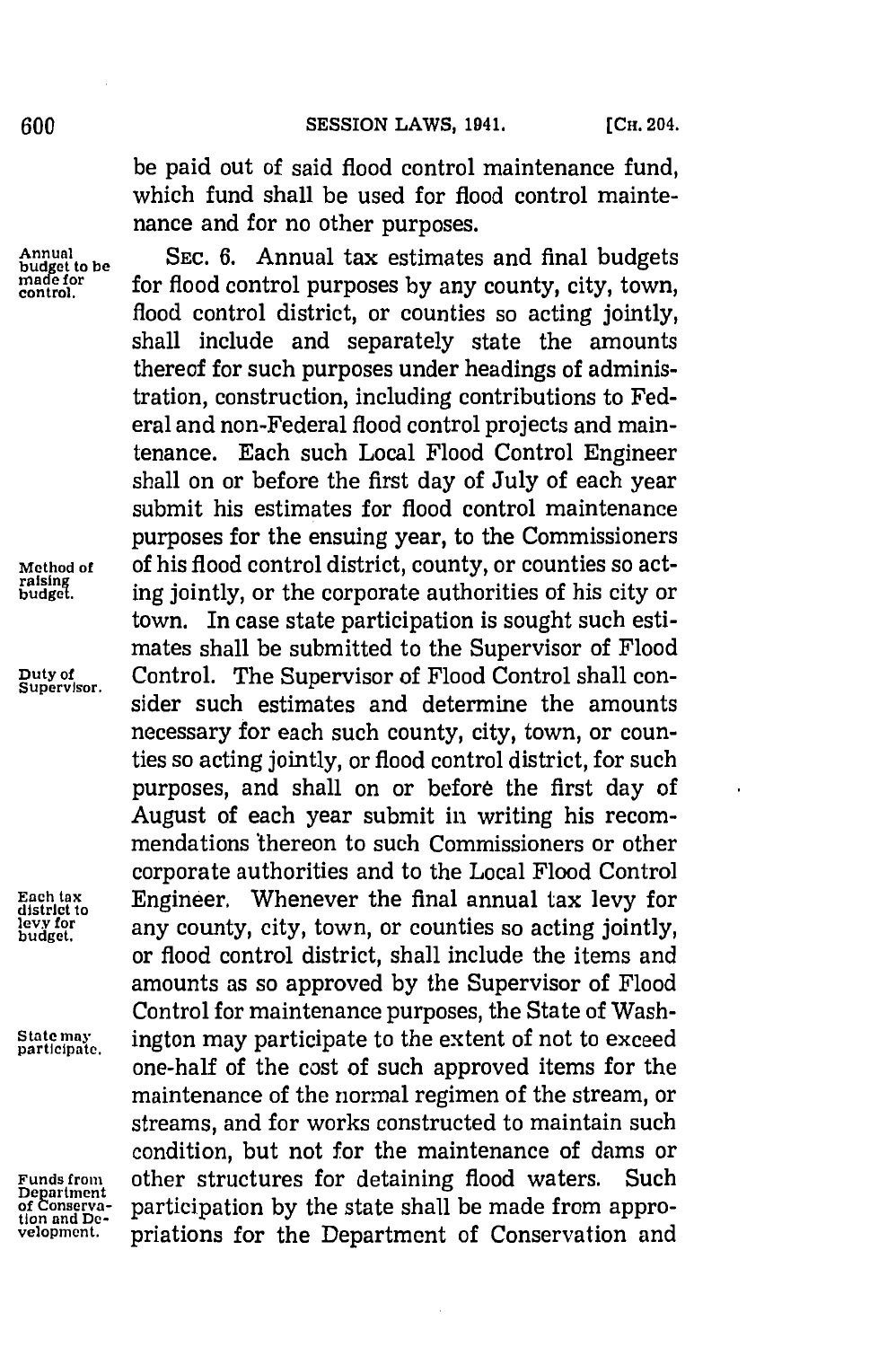Development, Division of Flood Control, for flood control purposes.

SEC. 7. No warrant shall be drawn by the State **Supervisor.** Auditor to the credit of any county flood control maintenance account or local flood control maintenance fund for deposit therein, except on vouchers for reimbursement of expenditures theretofore made and properly supported and approved **by** the Supervisor of Flood Control, and no county, city, town, flood control district or counties so acting jointly, shall be entitled to receive any such funds from the state unless and until the Supervisor of Flood Control shall be satisfied with compliance with the provisions of this section.

**SEC. 8.** That section **9625** of Remington's Revised **Amendment.** Statutes be, and the same is hereby, amended to read as follows:

Section 9625. The County Commissioners of any Commissioners to county may annually levy a tax, beginning with the **mke annual** year **1907,** in such amourt as, in their judgment they may deem necessary or advisable, but not to exceed one **(1)** mill upon all taxable property in such county, for the purpose of creating a fund to be known as "river improvement fund." There is hereby River imcreated in each such river improvement fund an ac- **fund.** count to be known as the "flood control maintenance account."

SEC. **9.** That section **9626** of Remington's Revised **Amendment.** Statutes be, and the same is hereby, amended to read as follows:

Section **9626.** Said fund shall be expended for **Purpose of** the purposes in this act provided. Any county, for the control of waters subject to flood conditions from streams, tidal or other bodies of water affecting such county, may inside or outside the boundaries of such county, construct, operate and maintain dams and Items. impounding basins and dikes, levees, revetments, bulkheads, rip-rap or other protection; may remove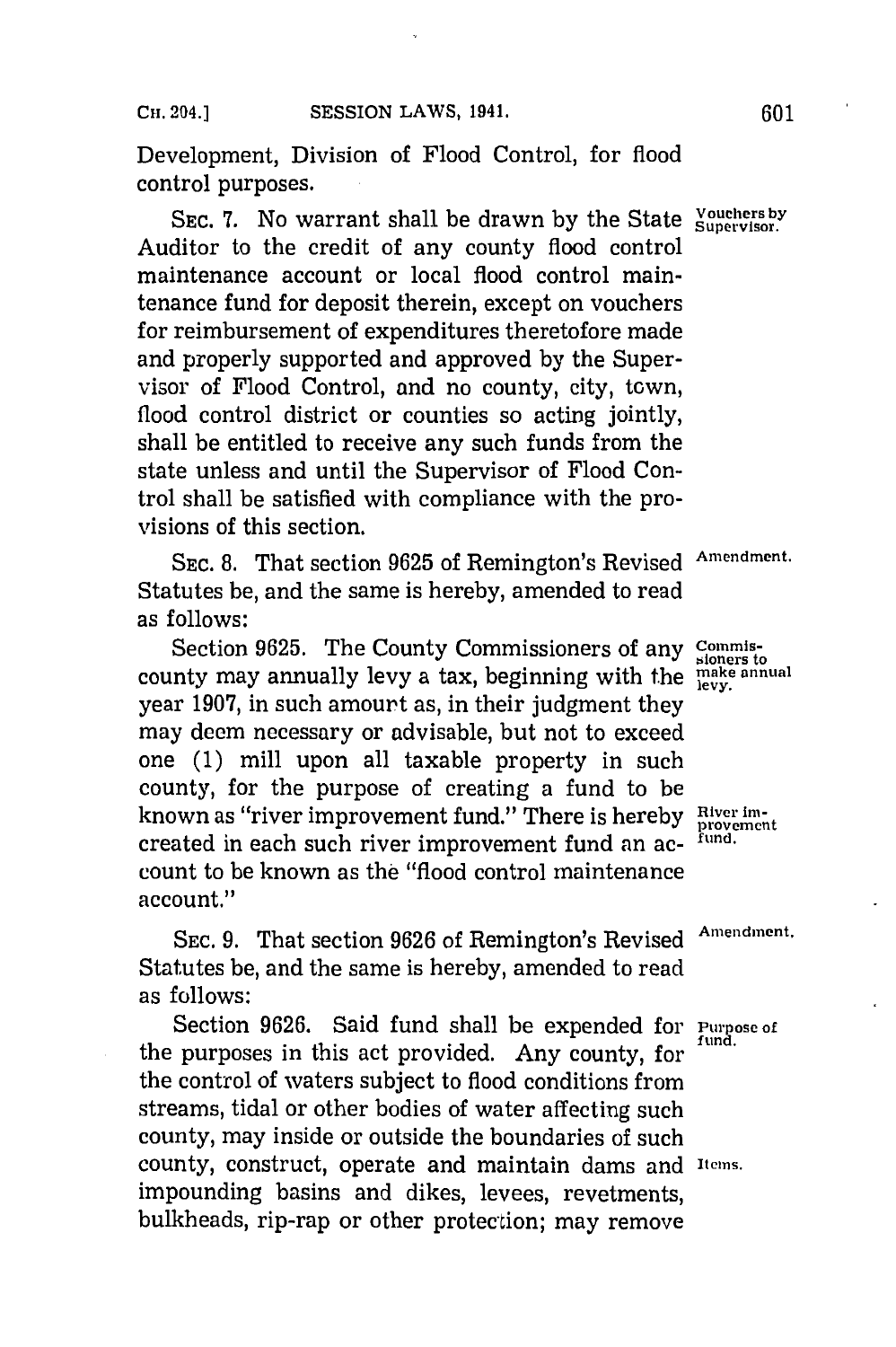**Items,** bars, logs, snags and debris from and clear, deepen, widen, straighten, change, relocate or otherwise improve and maintain stream channels, main or overflow; may acquire any real or personal property for the prosecution of such works; and may construct, operate and maintain any and all other works, structures and improvements necessary for such control; and for any such purpose may purchase, condemn or otherwise acquire land, property or rights, including beds of non-navigable waters and state, county and school lands and property and may damage any land **Eminent** or other property for any such purpose, and may condemn land and other property and damage the same for any other public use after just compensation having been first made or paid into court for the owner in the manner prescribed in this act. The purposes in this act specified are hereby declared to be county purposes.

**Amendment. SEC. 10.** That section **9627** of Remington's Revised Statutes be, and the same is hereby, amended to read as follows:

**Proceedings** Section 9627. The taking and damaging of land, in eminent property or rights therein or thereto by any county. **domain,** property or rights therein or thereto **by** any county, either inside or outside of such county, for flood control purposes of the county is hereby declared to be for a public use. Such eminent domain proceedings shall be in the name of the county, shall be had in the county where the property is situated, and may unite in a single action proceedings to condemn for county use property held **by** separate owners, the jury to return separate verdicts for the several lots, tracts or parcels of land, or interest therein, so taken **Procedure,** or damaged. The proceedings may conform to the provisions of sections **921** to **926,** inclusive, of Remington's Revised Statutes, or to any general law now or hereafter enacted governing eminent domain proceedings **by** counties. The title so acquired **by** the county shall be the fee simple title or such lesser estate as shall be designated in the decree of appro